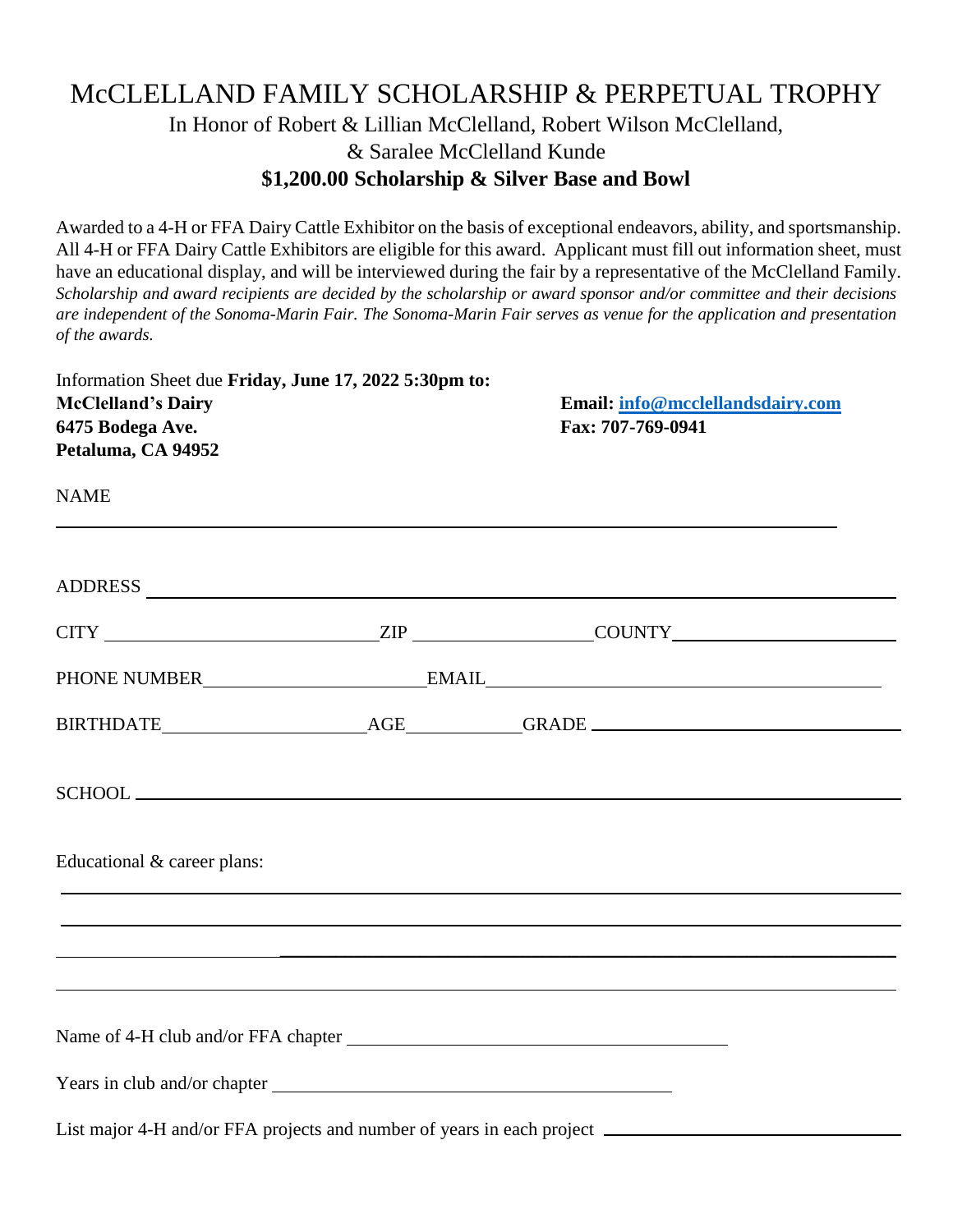List major 4-H and/or FFA activities, including offices held and public appearances:

Summary of projects entered in the 2019 Fair (please be prepared to provide a list of awards won during the 2019 Fair after being judged): \_\_\_\_\_\_\_\_\_\_\_\_\_\_\_\_\_\_\_\_\_\_\_\_\_\_\_\_\_\_\_\_\_\_\_\_\_\_\_\_\_\_\_\_\_\_\_\_\_\_\_\_\_\_\_\_\_\_\_\_\_\_\_\_\_

\_\_\_\_\_\_\_\_\_\_\_\_\_\_\_\_\_\_\_\_\_\_\_\_\_\_\_\_\_\_\_\_\_\_\_\_\_\_\_\_\_\_\_\_\_\_\_\_\_\_\_\_\_\_\_\_\_\_\_\_\_\_\_\_\_\_\_\_\_\_\_\_\_\_\_\_\_\_\_\_\_\_\_\_\_\_\_\_\_\_

 $\_$  , and the set of the set of the set of the set of the set of the set of the set of the set of the set of the set of the set of the set of the set of the set of the set of the set of the set of the set of the set of th

Summary of outstanding 4-H and/or FFA honors earned:

List all other activities excluding 4-H and/or FFA such as school, community, etc.:

List all leadership positions held (excluding 4-H and/or FFA):

List favorite hobbies (collections, sports, etc.):